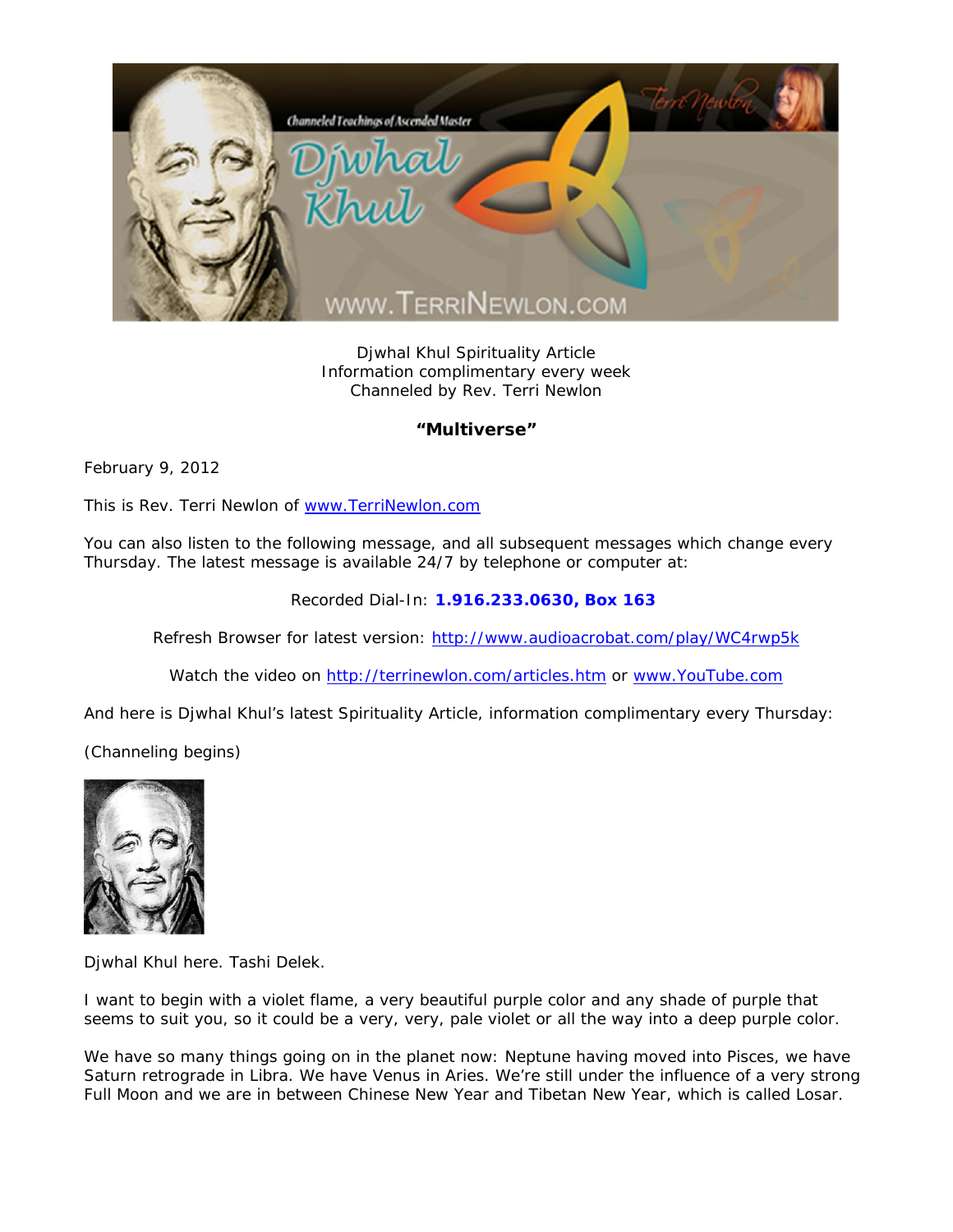So there is a lot of running of interference, as I might say, such as Syria, and many other things going in the world that are quite serious. We are still in that time period and it will continue to escalate where people are not able to hold themselves together. They are contemplating suicide, or homicide/suicide or other ways of harming large numbers of people in some instances.

So keep your radar set for any pending trouble. Seek assistance for yourself or for others, or however it may be. Waste no time basically. This is a time to act urgently if you feel that something is amiss.

Now, dovetailing from there into the "Multiverse" or multidimensional Universe I want to talk about what's going on at those levels because that is really one of the main accelerators for the behavior patterns at this time.

Multidimensional existence is real. You are alive now, you are alive in other lifetimes; you are alive in other dimensions; other locations in the Universe and they are all converging. They are sort of coming together. So the dreams are getting more vivid of alternate realities. If you have a stable mind, you can process it in that manner. Unstable minds tend to feel as though they are going crazy, or the end of the world is coming, or this must be the Armageddon or maybe the devil is playing with their brain, that kind of thing.

So more than ever, this is a good time to have a solid spiritual and metaphysical sense of who you really are and what is really going on, inwardly and outwardly because we're, I could say, we're sort of in a cosmic tumbler to some effect.

So sometimes you just have to stop the tumbler, get out, plant yourself firmly on the ground. Maybe do some Tai Chi or some other calming activity. For some of you it is just slowly walking or toning, playing with one of the animals, grooming the house plants. you know anything that just sort of pulls you out of the hubbub and into a calm centered state. So this is a time period to take frequent breaks away from stressful situations and also to eliminate as much stress as possible.

Alright. That is our Spirituality Article Information for this week. As always, thank you and my love to you,

Djwhal Khul

Channeled by Rev. Terri Newlon www.TerriNewlon.com

(Spirituality Article, Transcribed by Micheline Ralet)

Training for Modern Mystics Channeled Teachings for Everyday Spirituality

© 2012 All Rights Reserved – Terri Newlon Inc.

Join our e-newsletter and get complimentary Spirituality Articles information every week.

Continuously Upgraded custom designed long distance ethers broadcast for anyone seeking Spiritual Enlightenment. Great for World Servers. Economically priced. http://terrinewlon.com/events\_sessions.htm

About Reverend Terri:

Terri Newlon is a world renowned spiritual teacher and conscious voice channel for Ascended Master Djwhal Khul. Djwhal Khul has worked through numerous channels, including Madam H.P.